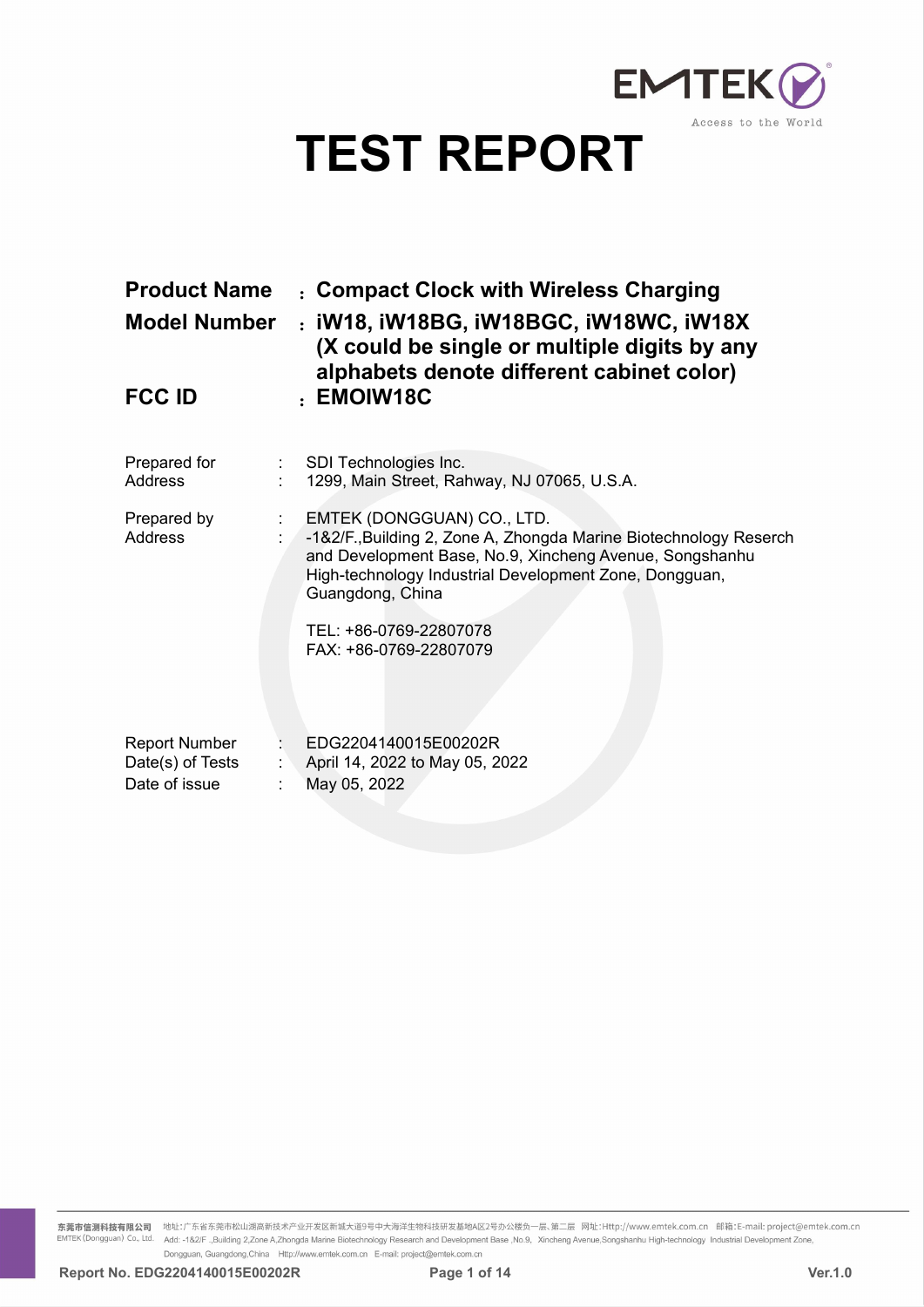

# **TABLE OF CONTENT**

| <b>Test Report Description</b> | Page |
|--------------------------------|------|
|                                |      |
|                                |      |
|                                |      |
|                                |      |
|                                |      |
|                                |      |
|                                |      |
|                                |      |

东莞市信测科技有限公司 地址:广东省东莞市松山湖高新技术产业开发区新城大道9号中大海洋生物科技研发基地A区2号办公楼负一层、第二层 网址:Http://www.emtek.com.cn 邮箱:E-mail: project@emtek.com.cn<br>EMTEK(Dongguan) Co., Ltd. Add: -1&2/F .,Building 2,Zone A.Zhongda Marine Biotechnology Research Add: -1&2/F .,Building 2,Zone A,Zhongda Marine Biotechnology Research and Development Base ,No.9, Xincheng Avenue,Songshanhu High-technology Industrial Development Zone, Dongguan, Guangdong, China Http://www.emtek.com.cn E-mail: project@emtek.com.cn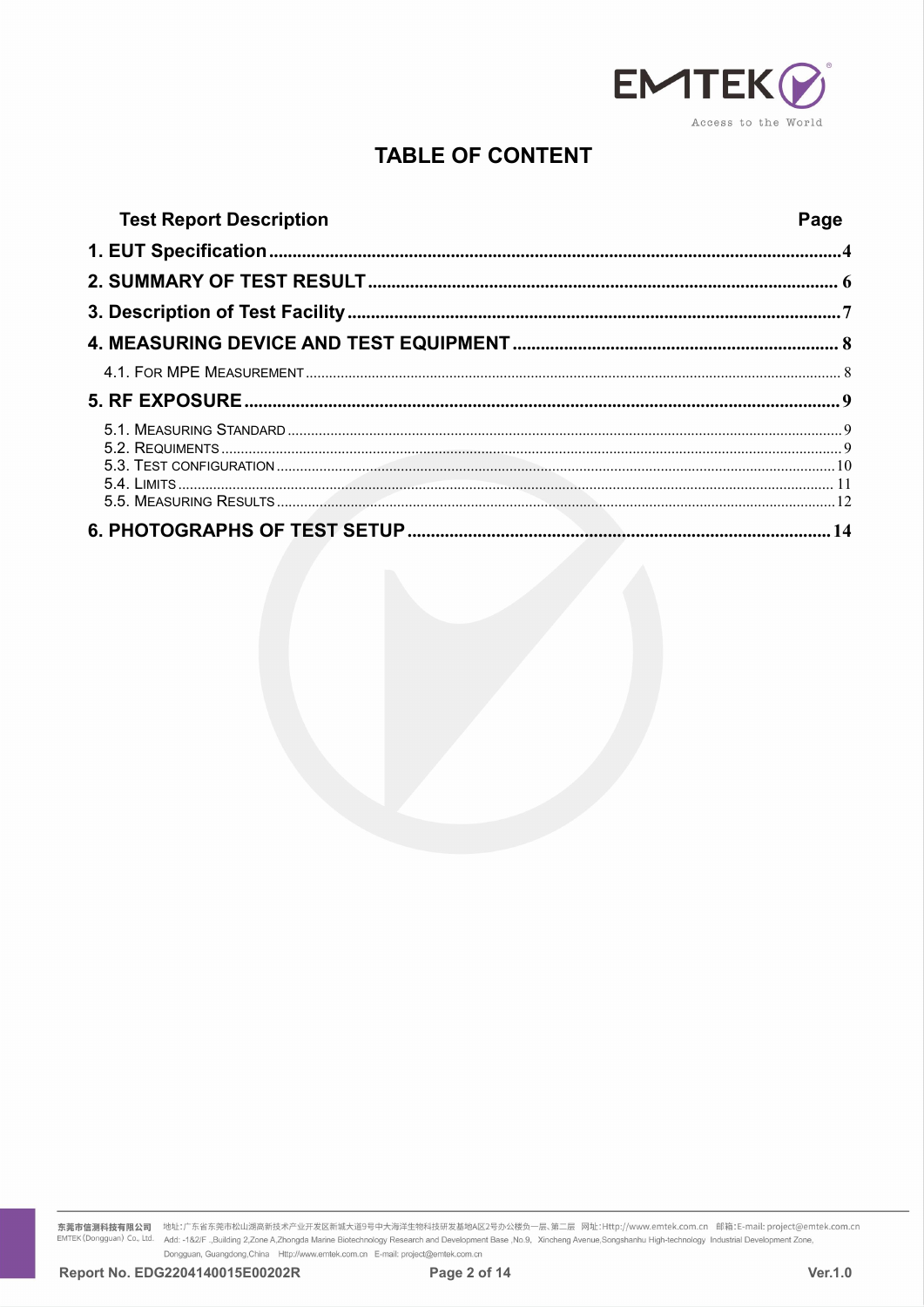

|                                    |                                                                                           | <b>EMTEK</b><br>Access to the World                                             |  |  |
|------------------------------------|-------------------------------------------------------------------------------------------|---------------------------------------------------------------------------------|--|--|
|                                    | <b>TEST REPORT DESCRIPTION</b>                                                            |                                                                                 |  |  |
| Applicant                          | SDI Technologies Inc.<br>1299, Main Street, Rahway, NJ 07065, U.S.A.                      |                                                                                 |  |  |
| Manufacturer                       | SDI Technologies Inc.                                                                     | 1299, Main Street, Rahway, NJ 07065, U.S.A.                                     |  |  |
| Factory                            | WAI HANG ELECTRONIC CO LTD<br>Lek Yuen, Shatin, NT., Hong Kong                            | Room 1807-1808, 18/F., New Trade Plaza, Block B, 6 On Ping Street, Siu          |  |  |
| <b>EUT</b>                         | <b>Compact Clock with Wireless Charging</b>                                               |                                                                                 |  |  |
| Model Name                         | iW18, iW18BG, iW18BGC, iW18WC, iW18X<br>color)                                            | (X could be single or multiple digits by any alphabets denote different cabinet |  |  |
| <b>Trademark</b>                   | iHome                                                                                     |                                                                                 |  |  |
| <b>Measurement Procedure Used:</b> |                                                                                           |                                                                                 |  |  |
|                                    | <b>APPLICABLE STANDARDS</b>                                                               |                                                                                 |  |  |
|                                    | <b>STANDARD</b>                                                                           | <b>TEST RESULT</b>                                                              |  |  |
|                                    | FCC Part 1(1.1310) and Part 2(2.1091)<br>680106 D01 RF Exposure Wireless Charging App v03 | <b>PASS</b>                                                                     |  |  |

| Model Name                                | iW18, iW18BG, iW18BGC, iW18WC, iW18X<br>color)                                              | (X could be single or multiple digits by any alphabets denote different cabinet                                                                                                                                                                                                                     |
|-------------------------------------------|---------------------------------------------------------------------------------------------|-----------------------------------------------------------------------------------------------------------------------------------------------------------------------------------------------------------------------------------------------------------------------------------------------------|
| Trademark                                 | iHome                                                                                       |                                                                                                                                                                                                                                                                                                     |
| <b>Measurement Procedure Used:</b>        |                                                                                             |                                                                                                                                                                                                                                                                                                     |
|                                           | APPLICABLE STANDARDS                                                                        |                                                                                                                                                                                                                                                                                                     |
|                                           | <b>STANDARD</b>                                                                             | <b>TEST RESULT</b>                                                                                                                                                                                                                                                                                  |
|                                           | FCC Part 1(1.1310) and Part 2(2.1091)<br>680106 D01 RF Exposure Wireless Charging App v03   | <b>PASS</b>                                                                                                                                                                                                                                                                                         |
| report is in compliance with of FCC Rules | procedures given in FCC Part 1(1.1310) and Part 2(2.1091)                                   | The above equipment was tested by DONGGUAN EMTEK CO., LTD. The test data, data evaluation,<br>test procedures, and equipment configurations shown in this report were made in accordance with the<br>680106 D01 RF Exposure Wireless Charging App v03 by the sample EUT tested as described in this |
|                                           | The test results of this report relate only to the tested sample identified in this report. |                                                                                                                                                                                                                                                                                                     |
| Date of Test:                             |                                                                                             | April 14, 2022 to May 05, 2022<br>$\sim$ $\sim$                                                                                                                                                                                                                                                     |

|                                           | FCC Part 1(1.1310) and Part 2(2.1091)<br>680106 D01 RF Exposure Wireless Charging App v03                                                                                                                                                                                                                                                                                                                     |              | <b>PASS</b>                                             |                |
|-------------------------------------------|---------------------------------------------------------------------------------------------------------------------------------------------------------------------------------------------------------------------------------------------------------------------------------------------------------------------------------------------------------------------------------------------------------------|--------------|---------------------------------------------------------|----------------|
|                                           | The above equipment was tested by DONGGUAN EMTEK CO., LTD. The test data, data evaluation,<br>test procedures, and equipment configurations shown in this report were made in accordance with the<br>procedures given in FCC Part 1(1.1310) and Part 2(2.1091)<br>680106 D01 RF Exposure Wireless Charging App v03 by the sample EUT tested as described in this<br>report is in compliance with of FCC Rules |              |                                                         |                |
|                                           | The test results of this report relate only to the tested sample identified in this report.                                                                                                                                                                                                                                                                                                                   |              |                                                         |                |
|                                           | Date of Test:                                                                                                                                                                                                                                                                                                                                                                                                 |              | April 14, 2022 to May 05, 2022                          |                |
|                                           | Prepared by:                                                                                                                                                                                                                                                                                                                                                                                                  |              | MN<br>Xia Yang/Editor                                   |                |
|                                           | Reviewer :                                                                                                                                                                                                                                                                                                                                                                                                    |              | <b>Tim Dong/Supervisor</b>                              |                |
|                                           | Approve & Authorized Signer:                                                                                                                                                                                                                                                                                                                                                                                  |              | ONGGUAN<br>d<br>Sam Lv/Manager $\varepsilon_{S\top}$ NG |                |
| 东莞市信测科技有限公司<br>:MTEK (Dongguan) Co., Ltd. | 地址:广东省东莞市松山湖高新技术产业开发区新城大道9号中大海洋生物科技研发基地A区2号办公楼负一层、第二层 网址:Http://www.emtek.com.cn 邮箱:E-mail: project@emtek.com.cn<br>Add: -1&2/F .,Building 2,Zone A,Zhongda Marine Biotechnology Research and Development Base ,No.9, Xincheng Avenue,Songshanhu High-technology Industrial Development Zone,                                                                                                                 |              |                                                         |                |
|                                           | Dongguan, Guangdong, China Http://www.emtek.com.cn E-mail: project@emtek.com.cn<br>Report No. EDG2204140015E00202R                                                                                                                                                                                                                                                                                            | Page 3 of 14 |                                                         | <b>Ver.1.0</b> |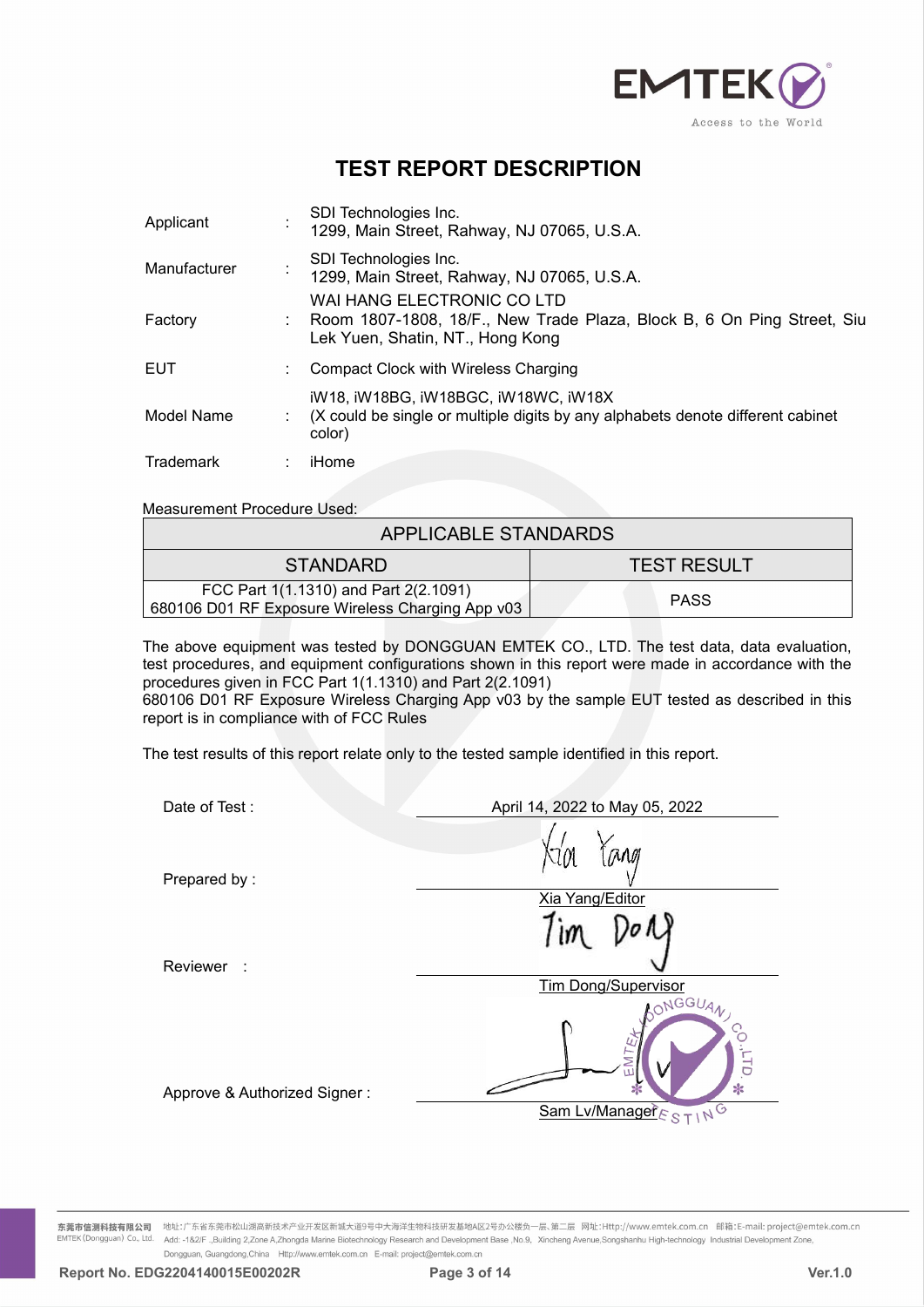

| <b>1. EUT SPECIFICATION</b>           | EMTEK <sup>(2</sup><br>Access to the World                                                                                        |
|---------------------------------------|-----------------------------------------------------------------------------------------------------------------------------------|
| <b>Characteristics</b>                | <b>Description</b>                                                                                                                |
| <b>Product Name</b>                   | <b>Compact Clock with Wireless Charging</b>                                                                                       |
| <b>Model number</b>                   | iW18, iW18BG, iW18BGC, iW18WC, iW18X<br>(X could be single or multiple digits by any alphabets<br>denote different cabinet color) |
| <b>Power Supply</b>                   | AC 100-240 50/60Hz                                                                                                                |
| <b>Operating Frequency</b><br>Range   | 111-148KHz                                                                                                                        |
| <b>Modulation</b><br><b>Technique</b> | Induction                                                                                                                         |
| <b>Antenna Type</b>                   | Induction coil                                                                                                                    |
| Device category                       | $\Box$ Portable (<20cm separation)<br>$\boxtimes$ Mobile (>20cm separation)<br>Others                                             |
| <b>Exposure</b><br>classification     | $\Box$ Occupational/Controlled exposure (S = 5mW/cm2)<br>⊠ General Population/Uncontrolled exposure<br>$(S=1mW/cm2)$              |
| <b>Antenna diversity</b>              | $\boxtimes$ Single antenna<br>Multiple antennas<br>Tx diversity<br>Rx diversity<br>Tx/Rx diversity                                |
| <b>Evaluation applied</b>             | $\boxtimes$ MPE Evaluation<br><b>SAR Evaluation</b>                                                                               |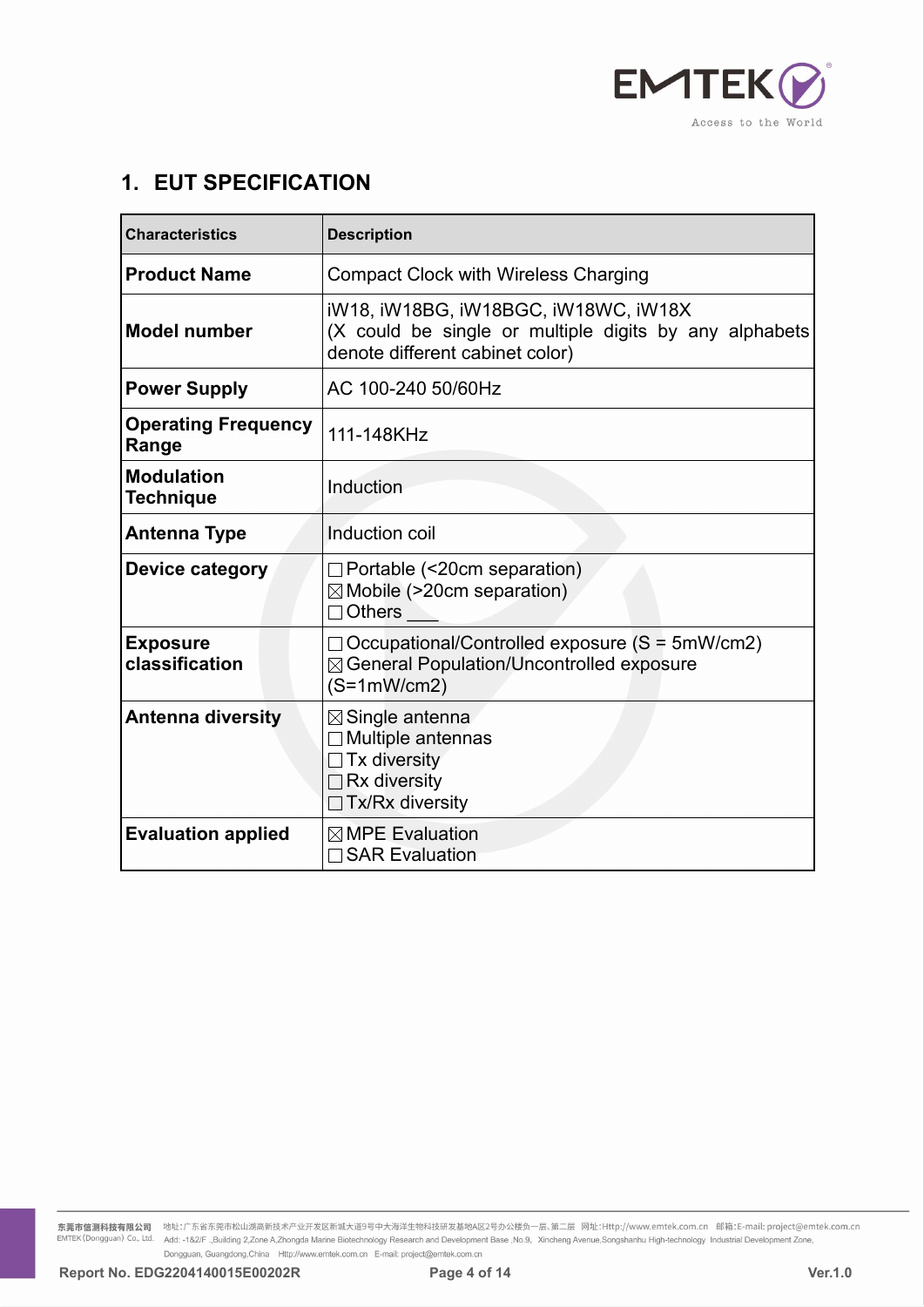

|         |                        |                             | EMTEK <sup>O</sup><br>Access to the World |
|---------|------------------------|-----------------------------|-------------------------------------------|
|         |                        |                             |                                           |
|         |                        | <b>Modified Information</b> |                                           |
| Version | Summary                | <b>Revision Date</b>        | Report No.                                |
| Ver.1.0 | <b>Original Report</b> | May 05, 2022                | EDG2204140015E00202R                      |
|         |                        |                             |                                           |
|         |                        |                             |                                           |
|         |                        |                             |                                           |

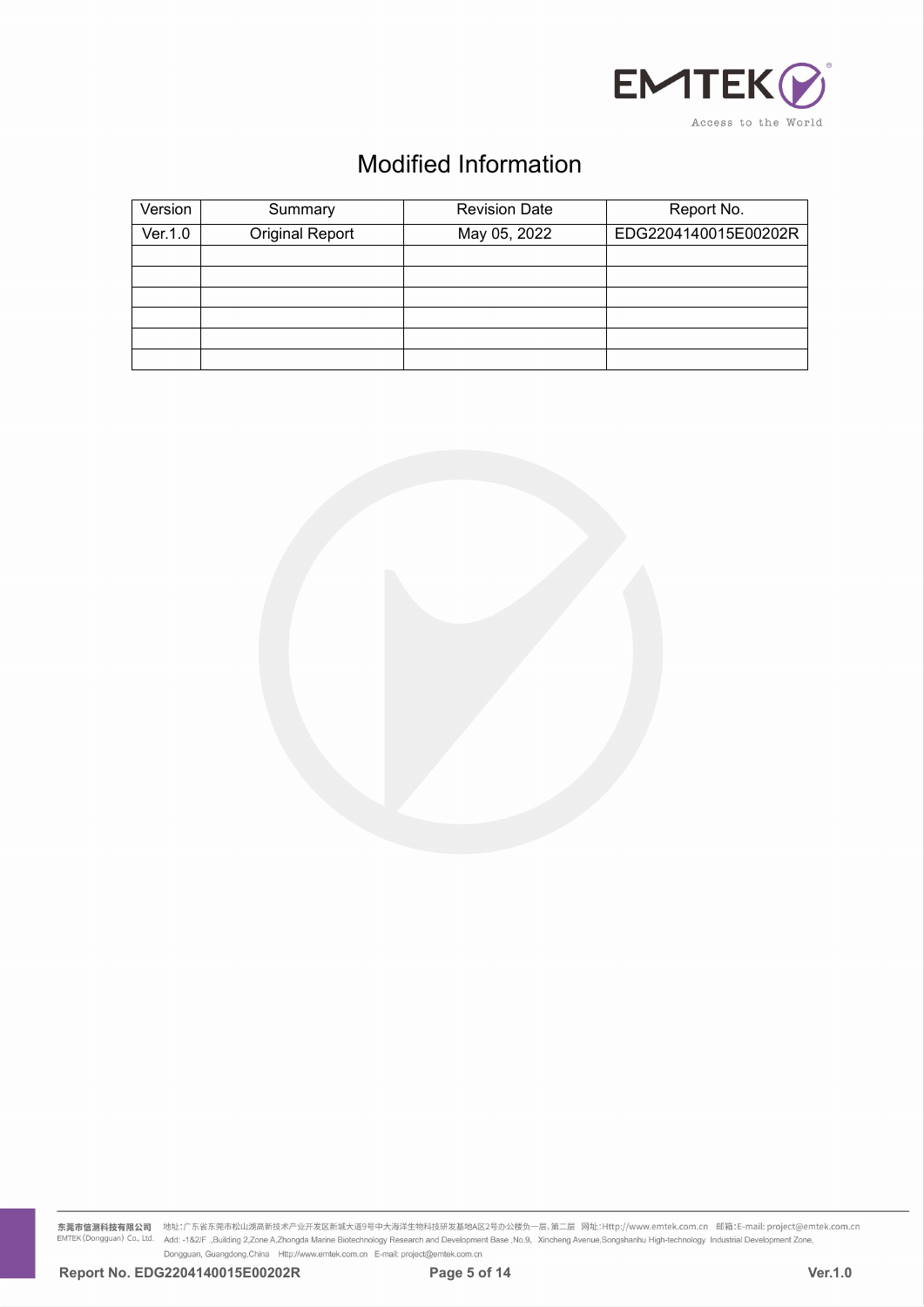

|                                  | EMTEK()                      |
|----------------------------------|------------------------------|
| <b>2. SUMMARY OF TEST RESULT</b> | Access to the World          |
|                                  | <b>EMISSION</b>              |
| Description of Test Item         | Standard & Limits<br>Results |

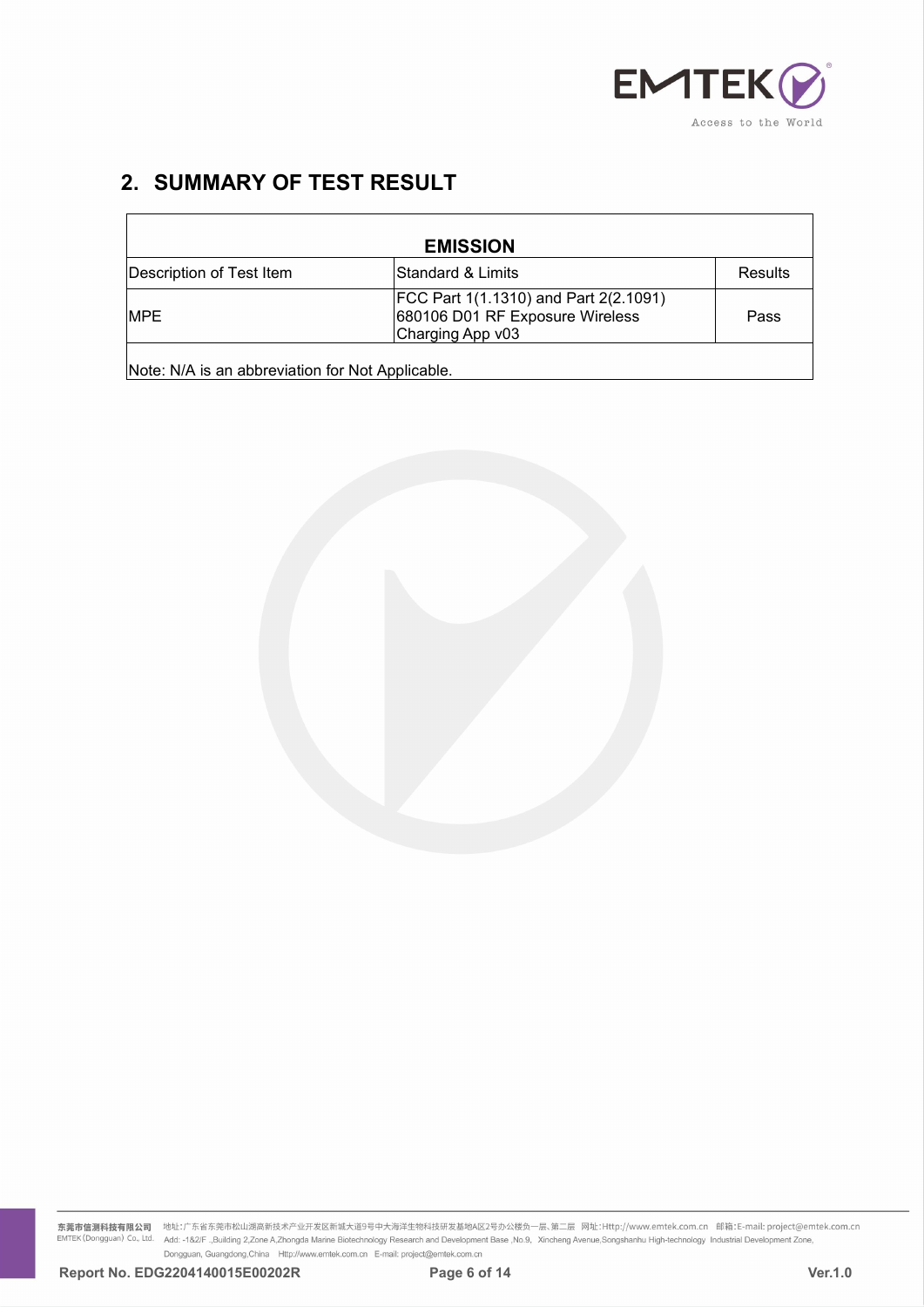

|    |                               | <b>EMTEK</b><br>Access to the World                                                                                                                                                                                                 |
|----|-------------------------------|-------------------------------------------------------------------------------------------------------------------------------------------------------------------------------------------------------------------------------------|
| 3. |                               | <b>DESCRIPTION OF TEST FACILITY</b>                                                                                                                                                                                                 |
|    | Site Description<br>EMC Lab.  | : Accredited by CNAS, 2020.08.27<br>The certificate is valid until 2024.07.05<br>The Laboratory has been assessed and proved to be in compliance with<br>CNAS/CL01:2018<br>The Certificate Registration Number is L3150             |
|    |                               | Accredited by FCC<br>Designation Number: CN1300<br>Test Firm Registration Number: 945551                                                                                                                                            |
|    |                               | Accredited by A2LA, April 05, 2021<br>The Certificate Registration Number is 4321.02                                                                                                                                                |
|    |                               | Accredited by Industry Canada<br>The Certificate Registration Number is CN0113                                                                                                                                                      |
|    | Name of Firm<br>Site Location | EMTEK(DONGGUAN) CO., LTD.<br>-1&2/F., Buiding 2, Zone A, Zhongda Marine Biotechnology Research and<br>Development Base, N.9, Xincheng Avenue, Songshanhu High-technology<br>Industrial Development Zone, Dongguan, Guangdong, China |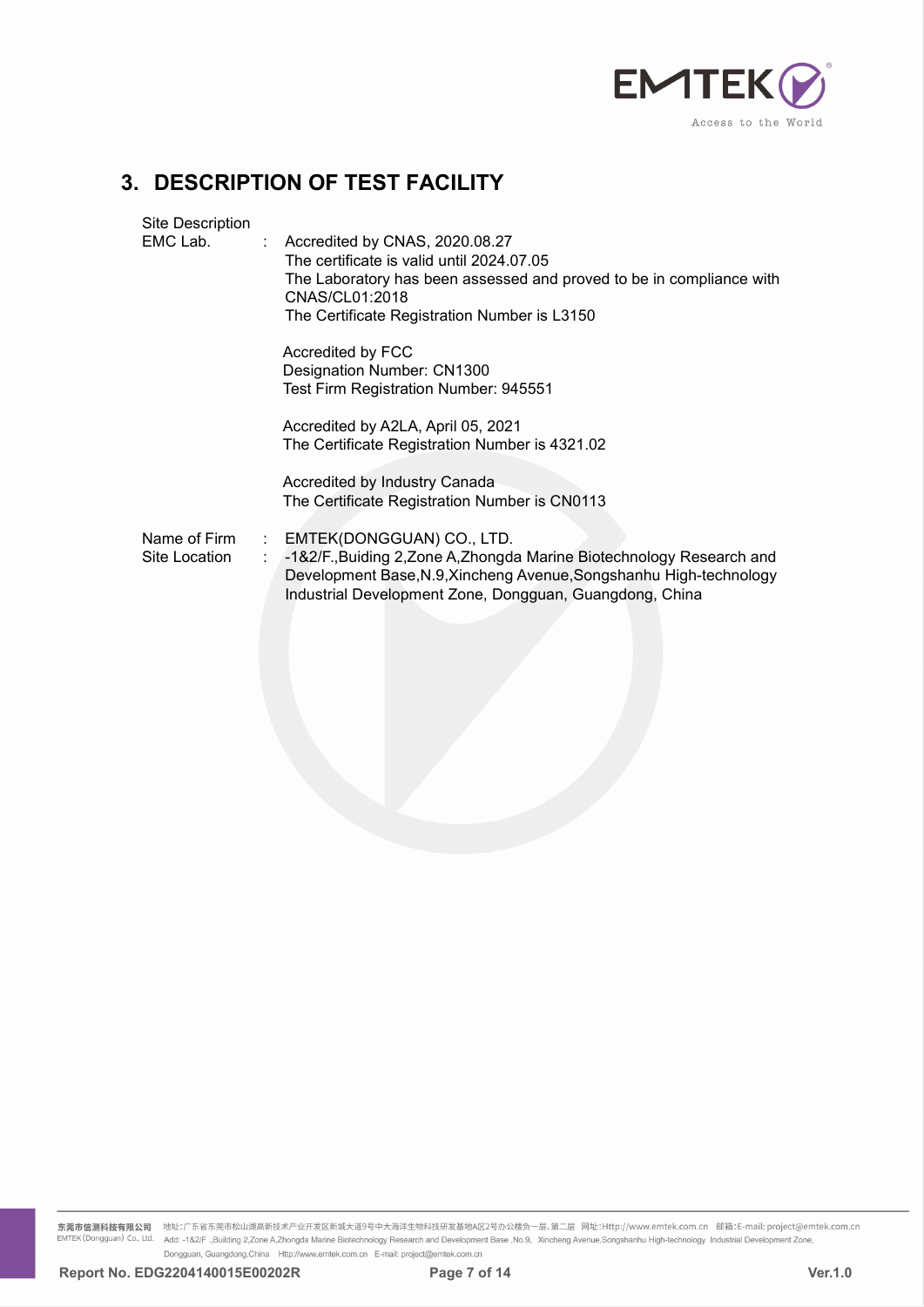

|           | EMTEK <sub>(</sub><br>Access to the World<br>4. MEASURING DEVICE AND TEST EQUIPMENT |                       |                             |                      |                           |               |  |
|-----------|-------------------------------------------------------------------------------------|-----------------------|-----------------------------|----------------------|---------------------------|---------------|--|
|           | 4.1. For MPE Measurement                                                            |                       |                             |                      |                           | Cal. Interval |  |
| Used<br>☑ | Equipment<br>Probe $(100cm2)$                                                       | Manufacturer<br>Narda | Model No.<br><b>ELT-400</b> | Serial No.<br>C-0012 | Last Cal.<br>May 21, 2021 | 1 Year        |  |
| $\sqrt{}$ | E-Field<br>Probe(100kHz-3GHz)                                                       | Narda                 | EF0391                      | 2304/03              | May 21, 2021              | 1 Year        |  |
| $\Delta$  | <b>Broadband Field Meter</b>                                                        | Narda                 | <b>NBM-550</b>              | 232421               | May 21, 2021              | 1 Year        |  |
| $\sqrt{}$ | <b>Electric and Magnatic</b><br><b>Field Analyzer</b><br>(1Hz-400kHz)               | Narda                 | EHP-50F                     | 2404/03              | May 21, 2021              | 1 Year        |  |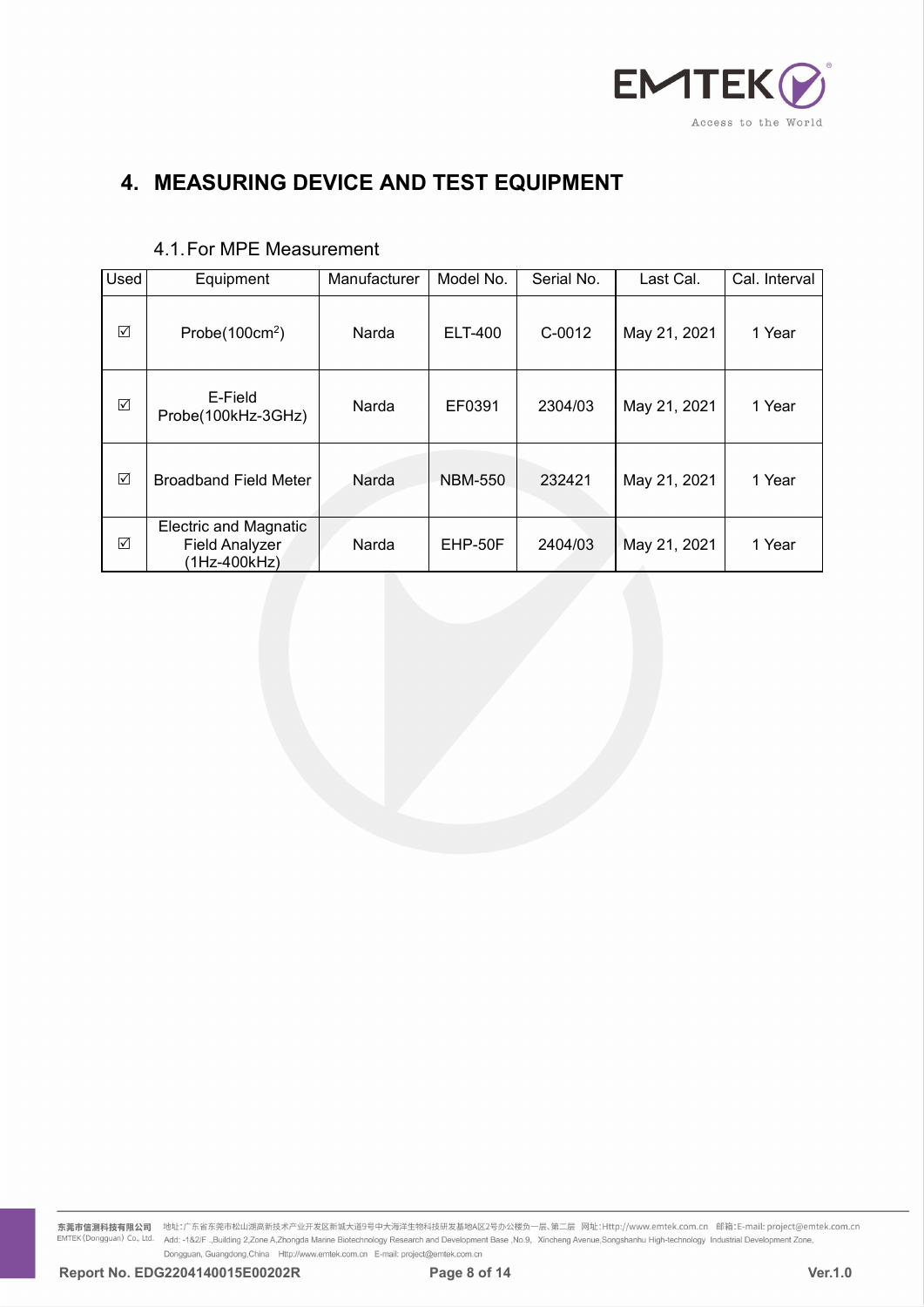

**5. RF EXPOSURE**<br>
5.1. Measuring Standard<br>
FCC Part 1(1.1310) and Part 2(2.1091) RF EXPOSURE<br>5.1. Measuring Standard<br>FCC Part 1(1.1310) and Part 2(2.1091)<br>5.2. Requiments EXPOSURE<br>Measuring Standard<br>FCC Part 1(1.1310) and Part 2(2.1091)<br>Requiments

# 5.2.Requiments

**RF EXPOSURE**<br>
5.1. Measuring Standard<br>
FCC Part 1(1.1310) and Part 2(2.1091)<br>
5.2. Requiments<br>
Three different categories of transmitters are defined by the FCC in OET Bulletin 65. These categories<br>
are fixed installation **EXECT SOONLE**<br>
FCC Part 1(1.1310) and Part 2(2.1091)<br>
5.2. Requiments<br>
Three different categories of transmitters are defined by the FCC in OET Bulletin 65. These categories<br>
are fixed installation, mobile, and portable a 5.1. Measuring Standard<br>
FCC Part 1(1.1310) and Part 2(2.1091)<br>
5.2. Requiments<br>
Three different categories of transmitters are defined by the FCC in OET Bulletin 65. These categories<br>
are fixed installation, mobile, and p 5.1. Measuring Standard<br>
FCC Part 1(1.1310) and Part 2(2.1091)<br>
5.2. Requiments<br>
Three different categories of transmitters are defined by the FCC in OET Bulletin 65. These categories<br>
are fixed installation, mobile, and p 5.1. Measuring Standard<br>
FCC Part 1(1.1310) and Part 2(2.1091)<br>
5.2. Requiments<br>
Three different categories of transmitters are defined by the FCC in OET Bulletin 65. These categories<br>
are fixed installation, mobile, and p 3.1. I weasuring Stantiand<br>
FCC Part 1(1.1310) and Part 2(2.1091)<br>
5.2. Requiments<br>
Three different categories of transmitters are defined by the FCC in OET Bulletin 65. These categories<br>
are fixed installation, mobile, an FCC Part 1(1.1310) and Part 2(2.1091)<br>
5.2. Requiments<br>
Three different categories of transmitters are defined by the FCC in OET Bulletin 65. These categories<br>
are fixed installation, mobile, and portable and are defined a 5.2. Requiments<br>Three different categories of transmitters are defined by the FCC in OET Bulletin 65. These categories<br>are fixed installation, mobile, and portable and are defined as follows: or Fixed Installations: fixed<br> 5.2. Requiments<br>Three different categories of transmitters are defined by the FCC in OET Bulletin 65. These categories<br>are fixed installation, mobile, and portable and are defined as follows: of Fixed Installations: fixed 5.2. Requiments<br>Three different categories of transmitters are defined by the FCC in OET Bulletin 65. These categories<br>are fixed installation, mobile, and portable and are defined as follows:  $\circ$  Fixed Installations: fix 5.2. Requirinents<br>Three different categories of transmitters are defined by the FCC in OET Bulletin 65. These categories<br>are fixed installation, mobile, and portable and are defined as follows: of Fixed Installations: fix Three different categories of transmitters are defined by the FCC in OET Bulletin 65. These categories<br>are fixed installation, mobile, and portable and are defined as follows: offixed Installations: fixed<br>location means th Three different categories of transmitters are defined by the FCC in OET Bulletin 65. These categories<br>are fixed installation, mobile, and portable and are defined as follows: offixed linstallations: fixed<br>location means t For the matter is considered to the control of the section, and the section and a completed as follows: To Fixed Installations: fixed location means that the device, including its antenna, is physically secured at a perman the device is defined as a transmitting device designed to the axer awareness that the device, including its antenna, is physically secured at a permanent location and<br>is not able to be easily moved to another location. Ad is and the two castes defined are considered are accupationally, distance to humans from the antenna is maintained to at least 2 meters. O Mobile Devices: a mobile device is defined as a transmitting device designed to be oritical to at eaction and the production and the exposure. The exposure of the site and the controlled exporation is that are separation distance of at least 2 meters is ombile Devices: a mobile device is defined as a tra member of a the boot of the user is a controlled and the sense of the exposure in a controlled limits, but<br>alcosigned to be used in other than fixed locations and to be generally used in such a way that a<br>separation distan separation distance of at least 20 centimeters is normally maintained between the transmitter's radiating<br>structures and the body of the user or nearby persons. Transmitters designed to be used by consumers<br>or oworkers tha structures and the body of the user or nearby persons. Transmitters designed to be used by consumers<br>or workers that can be easily re-located such as a wireless modern operating in a laptop computer, are<br>considered mobile considered move is also applicable when the exposure is a considered through specific training and the exposure is a transiented mobile device is defined as a transmitting device designed to be used so that the radiating s a considered mobile devices if they meet the 20 centimeter separation requirement. The FCC rules for evaluating mobile devices if they meet the 20 centimeter separation requirement. The FCC rules for evaluating ordial evic exposure the potential for exposure and can express the potential for RF<br>exposed provide exposed by the positive designed to be used so that the radiating structure(s)<br>of the device is defined as a transmitting device desi exposure is defined as a transmitting device designed to be used so that the radiating structure(s) of the device is/are within 20 centimeters of the body of the user. Portable device requirements are of four in Section 2. positive differed and a continuous control of the such as the sect to train the device fequirements are formula in Section 2.1093 of the FCC's Rules (47 CFR§2.1093). The FCC also categorizes the use of the device as based or and control over the prospect of the receiver of the receiver of the receiver of the receiver as based upon the user's awareness and ability to exercise control over his or her exposure. The force as based upon the user by the discussion of the search in the search in the device as based upon the user's awareness and ability to exercise control over his or her exposure. The two categories defined are Occupational/Controlled Exposure and G The two categories defined are Occupational/Controlled Exposure and General<br>
Population/Uncontrolled Exposure. These two categories are defined as follows:<br>
Occupational/Controlled Exposure: In general, occupational/contro not the method is a conserved as a conserved or their employment may not the general case of a winch publication in which public that altations in which public that in the situations in which public that in the stopsed as Cocupational/Controlled Exposure: In general, occupational/controlled exposure limits are applicable to situations in which persons are exposed as a consequence of their employment, who have been made reductions in which p or our montrolled exposure in the potential for exponent and the general of their exposure. This exposure in the divily aware of the potential for exposure and can exercise control over their exposure. This exposure catego exame the posside of the potential for exposure and can exercise control over their exposure. This exposure<br>category is also applicable when the exposure is of a transient nature due to incidental passage through<br>a locatio case of the expose of the pother and the expose is of a transient nature due to incidental passage through a location where the exposure levels may be higher than the general population/uncontrolled limits, but the exposed consumer the exposure are not your expression. The secule that the sense of the position where the exposure levels may be higher than the general population/uncontrolled limits, but the exposure presoure levels may be high able exposed person is fully aware of the potential for exposure and can exercise control over his or her exposure in a workplace or sy some other appropriate means. Awareness of the potential for RF exposure in a workplac exposure by leaving the area or by some other appropriate mean exposure by leaving the area or by some other appropriate mean exposure in a workplace or similar environment can be provided safety program. If appropriate, w

**常業市信測科技有限公司** 地址:广东省东美市松山湖高新技术产业开发区新辑大道9号中大海洋生物科技研发基地A区2号办公楼负一层、第二层 网址:Http://www.emtek.com.cn 部籍:E-mail: project@emtek.com.cn<br>Intersectionsguant) Co., tdd. - 1427: .Buitding 2.Zone AZhongda Marine Buserbooky Besserat an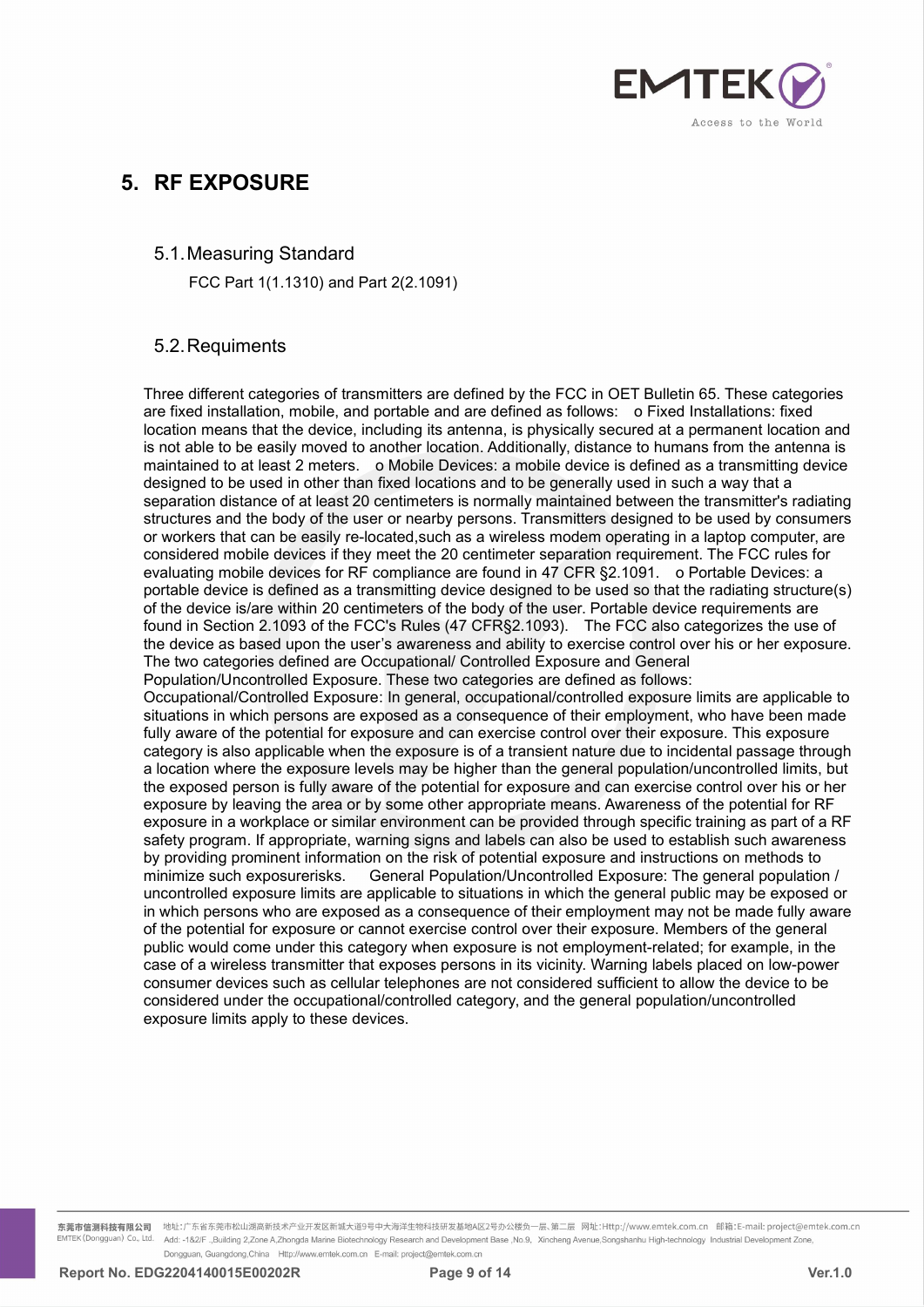

- 5.3. Test configuration<br>The field strength of both E-field and H-field was mead<br>center of the probe(s) to the edge of the device) us 5.3. Test configuration<br>
1) The field strength of both E-field and H-field was measured at 15cm(the 15 cm measured from the<br>
center of the probe(s) to the edge of the device) using the equipment list above for determining<br> CENTEK COMBINET Access to the World Access to the World Access to the World Access to the World Access to the edge of the device) using the equipment list above for determining compliance with the MPE requirements of FCC P i.3. Test configuration<br>he field strength of both E-field and H-field was measured at 15cm(the 15 cm meas<br>center of the probe(s) to the edge of the device) using the equipment list above for<br>compliance with the MPE require 2) The RF power density was measured at 3 ifferent charge conditions:. min load, mid load, max load.<br>2) The RF power density was measured at 3 ifferent charge conditions:. min load, mid load, max load.<br>3) Maximum E-field a
- 
- S.3. Test configuration<br>
1) The field strength of both E-field and H-field was measured at 15cm (the 15 cm measured from the<br>
center of the probe(s) to the edge of the device) using the equipment list above for determining i.3. Test configuration<br>the field strength of both E-field and H-field was measured at 15cm(the 15 cm measured from the<br>center of the probe(s) to the edge of the device) using the equipment list above for determining<br>compl be field strength of both E-field and H-field was measured at 15cm(the 15 cm measured from the center of the probe(s) to the edge of the device) using the equipment list above for determining compliance with the MPE requir 1) The field strength of both E-field and H-field was measured at 15cm(the 15 cm measured from the center of the probe(s) to the edge of the device) using the equipment list above for determining compliance with the MPE r center of the probe(s) to the edge of the device) using the equipment list above for determining<br>compliance with the MPE requirements of FCC Part 1.1310.<br>he RF power density was measured at 3 ifferent charge conditions:. m compliance with the MPE requirements of FCC Part 1.1310.<br>he RF power density was measured at 3 ifferent charge cond<br>haximum E-field and H-field measurements were made 15cn<br>side of the EUT and still 15cm away from the edge 2) The RF power density was measured at 3 ifferent charge conditions:. min load, mid load, max load.<br>
3) Maximum E-field and H-field measurements were made 15cm from each side of the EUT. Along the<br>
side of the EUT and st
- flaximum E-field and H-field measurements were made 15cm from each side of the EUT. Along the side of the EUT and still 15cm away from the edge of the EUT, the field probes were positioned at the location where there is ma
- 

**常業市信測科技有限公司** 地址:广东省东美市松山湖高新技术产业开发区新辑大道9号中大海洋生物科技研发基地A区2号办公楼负一层、第二层 网址:Http://www.emtek.com.cn 部籍:E-mail: project@emtek.com.cn<br>Intersectionsguant) Co., tdd. - 1427: .Buitding 2.Zone AZhongda Marine Buserbooky Besserat an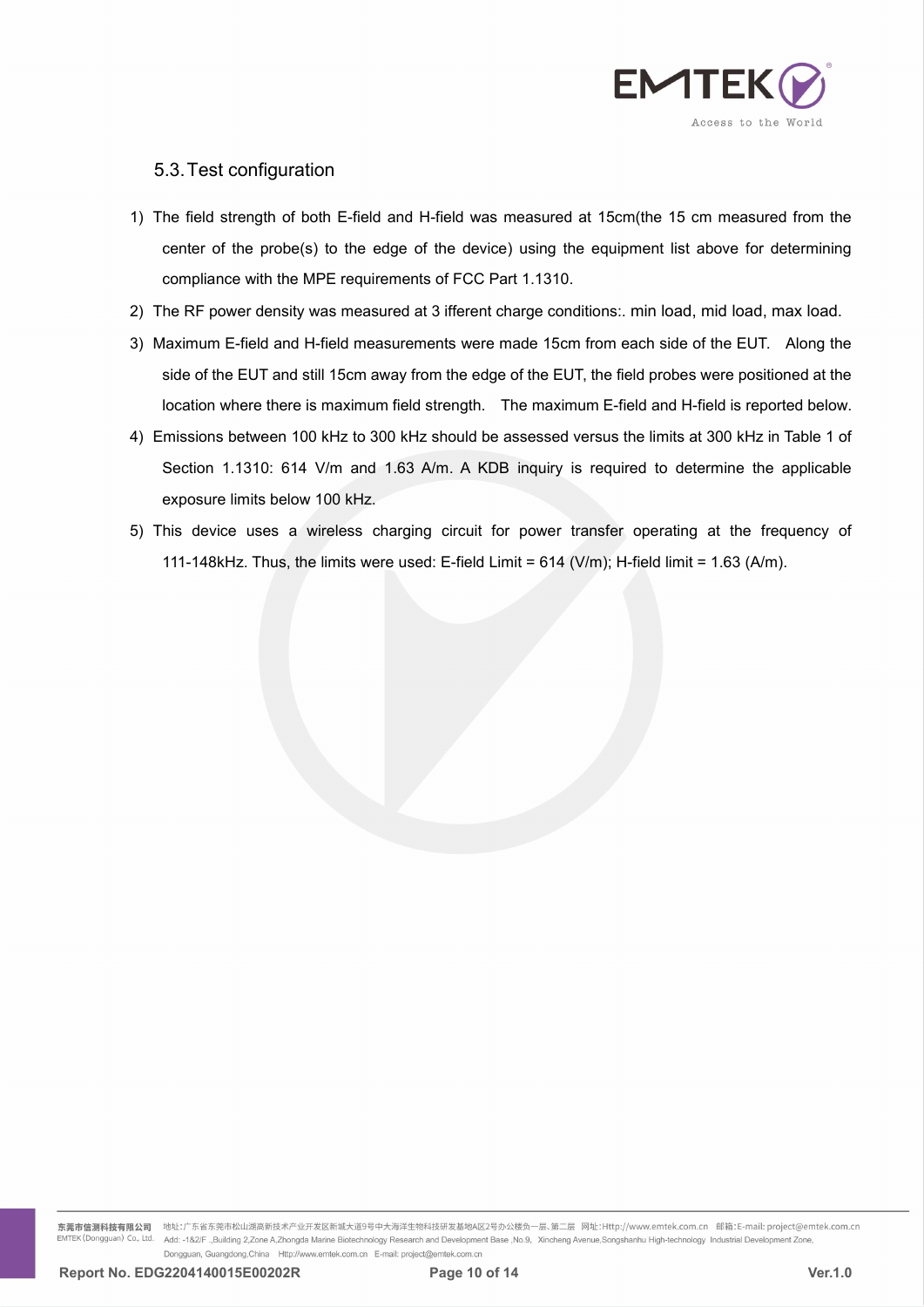

# 5.4.Limits

| <b>Frequency Range</b><br>(MHz) | <b>Electric Field</b><br>Strength (E) (V/m) | <b>Magnetic Field</b><br>Strength (H)<br>(A/m) | <b>Power Density (S)</b><br>( $mW/cm2$ ) | <b>Averaging Time</b><br>$ E ^2$ , $ H ^2$ or S<br>(minutes) |
|---------------------------------|---------------------------------------------|------------------------------------------------|------------------------------------------|--------------------------------------------------------------|
| $0.3 - 3.0$                     | 614                                         | 1.63                                           | $(100)^{*}$                              | 6                                                            |
| $3.0 - 30$                      | 1842/f                                      | 4.89/f                                         | (900 / f)*                               | 6                                                            |
| 30-300                          | 61.4                                        | 0.163                                          | 1.0                                      | 6                                                            |
| 300-1500                        |                                             |                                                | F/300                                    | 6                                                            |
| 1500-100,000                    |                                             |                                                | 5                                        | 6                                                            |

# $\mathbf{A}$   $\mathbf{A}$   $\mathbf{B}$   $\mathbf{B}$   $\mathbf{B}$   $\mathbf{B}$   $\mathbf{B}$

# (B) Limits for General Population / Uncontrolled Exposure

| <b>Frequency Range</b><br>(MHz) | <b>Electric Field</b><br>Strength (E) (V/m) | <b>Magnetic Field</b><br>Strength (H)<br>(A/m) | <b>Power Density (S)</b><br>( $mW/cm2$ ) | <b>Averaging Time</b><br>$ E ^2$ , $ H ^2$ or S<br>(minutes) |
|---------------------------------|---------------------------------------------|------------------------------------------------|------------------------------------------|--------------------------------------------------------------|
| $0.3 - 1.34$                    | 614                                         | 1.63                                           | $(100)^{*}$                              | 30                                                           |
| 1.34-30                         | 824/f                                       | 2.19/f                                         | $(180/f)^*$                              | 30                                                           |
| 30-300                          | 27.5                                        | 0.073                                          | 0.2                                      | 30                                                           |
| 300-1500                        |                                             |                                                | F/1500                                   | 30                                                           |
| 1500-100,000                    |                                             |                                                | 1.0                                      | 30                                                           |

| 30-300             | 27.5 | 0.073              | 0.2                                                              | 30            |
|--------------------|------|--------------------|------------------------------------------------------------------|---------------|
| 300-1500           |      |                    | F/1500                                                           | 30            |
| 1500-100,000       |      |                    | 1.0                                                              | 30            |
|                    |      |                    | Note: f = frequency in MHz; *Plane-wave equivalent power density |               |
|                    |      |                    |                                                                  |               |
|                    |      |                    |                                                                  |               |
|                    |      |                    |                                                                  |               |
|                    |      |                    |                                                                  |               |
|                    |      |                    |                                                                  |               |
|                    |      | <b>Description</b> |                                                                  | <b>Remark</b> |
| <b>Test Mode</b>   |      | 100% Load          |                                                                  | With resistor |
| Mode A<br>Charging |      | 50% Load           |                                                                  | With resistor |

**余第市信測科技有限公司** 地址:广东省东美市松山湖高新技术产业开发区新辑大道9号中大海洋生物科技研发基地A区2号办公楼负一层、第二层 网址:Http://www.emtek.com.cn 部籍:E-mail: project@emtek.com.cn<br>Intersectionsguant) Co., tdd. - 1427: .Buitding 2.Zone AZhongda Marine Botednohogy Research a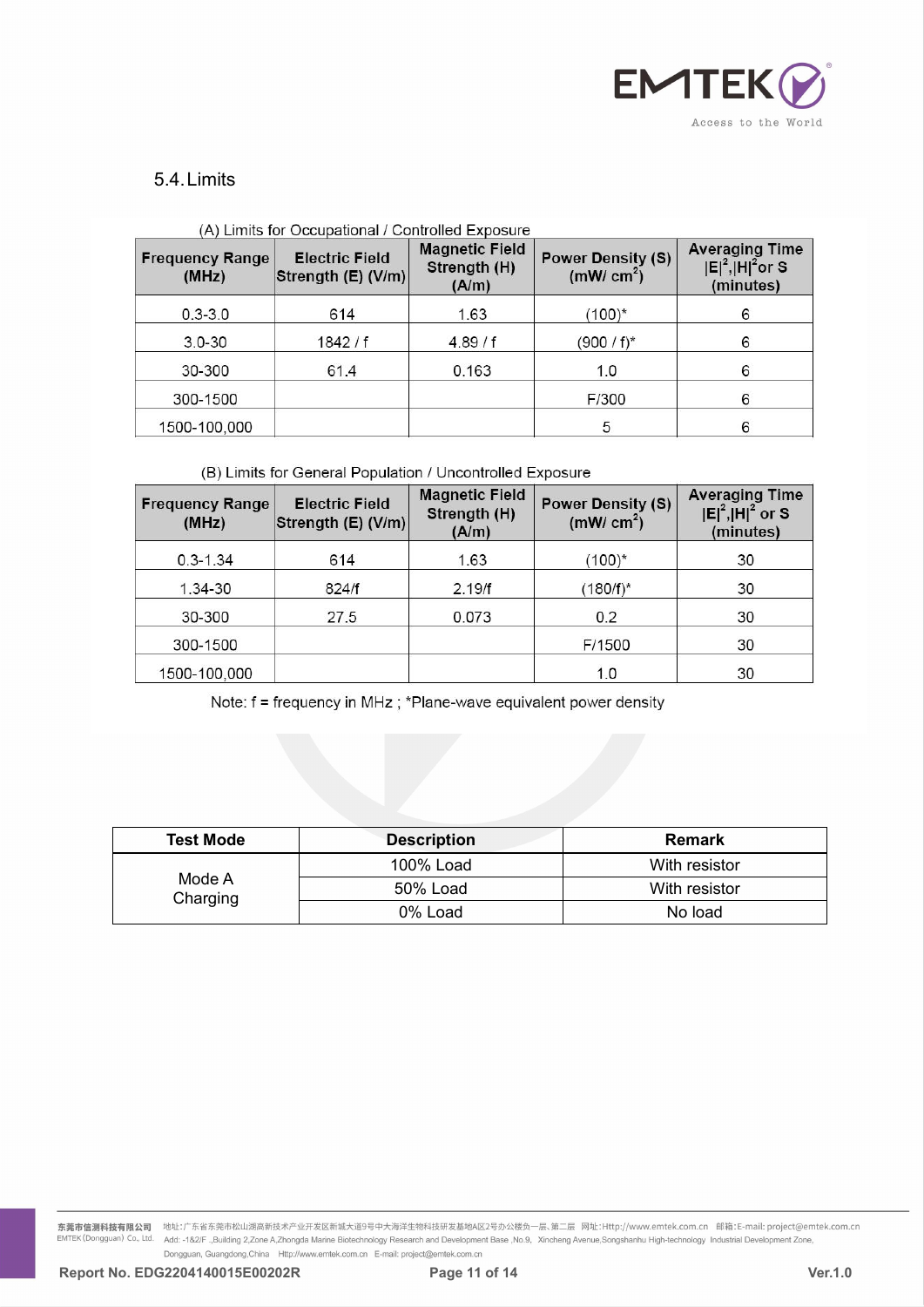

| Test Mode: Mode A.1(100% Load) |  |  |
|--------------------------------|--|--|

|                                 |                     | EMTEK <sub>(</sub>  |
|---------------------------------|---------------------|---------------------|
|                                 |                     |                     |
|                                 |                     | Access to the World |
|                                 |                     |                     |
| 5.5. Measuring Results          |                     |                     |
|                                 |                     |                     |
| Test Mode: Mode A.1(100% Load)  |                     |                     |
| <b>Electric Field Emissions</b> |                     |                     |
| <b>Test Position</b>            | Measure Value (V/m) | Limit(V/m)          |
| Top                             | 2.83<br>2.54        | 614                 |
| Left                            | 2.52                | 614<br>614          |
| Right                           | 2.78                |                     |
| Rear                            | 2.40                | 614                 |
| Front                           |                     | 614                 |
| <b>Bottom</b>                   | 2.65                | 614                 |
| <b>Magnetic Field Emissions</b> |                     |                     |
| <b>Test Position</b>            | Measure Value (A/m) | Limit(A/m)          |
| Top                             | 0.2623              | 1.63                |
| Left                            | 0.2535              | 1.63                |
| Right                           | 0.2631              | 1.63                |
| Rear                            | 0.2598              | 1.63                |
| Front                           | 0.2480              | 1.63                |
| <b>Bottom</b>                   | 0.2450              | 1.63                |
|                                 |                     |                     |
|                                 |                     |                     |
| Test Mode: Mode A.1(50% Load)   |                     |                     |
| <b>Electric Field Emissions</b> |                     |                     |
| <b>Test Position</b>            | Measure Value (V/m) | Limit(V/m)          |
| Top                             | 2.44                | 614                 |
| Left                            | 2.49                | 614                 |
| Right                           | 2.20                | 614                 |
| Rear                            | 255                 | 614                 |

| Test Mode: Mode A.1(50% Load)   |                     |            |
|---------------------------------|---------------------|------------|
| <b>Electric Field Emissions</b> |                     |            |
| <b>Test Position</b>            | Measure Value (V/m) | Limit(V/m) |
| Top                             | 2.44                | 614        |
| Left                            | 2.49                | 614        |
| Right                           | 2.20                | 614        |
| Rear                            | 2.55                | 614        |
| Front                           | 2.26                | 614        |
| <b>Bottom</b>                   | 2.26                | 614        |
|                                 |                     |            |
| <b>Magnetic Field Emissions</b> |                     |            |
| <b>Test Position</b>            | Measure Value (A/m) | Limit(A/m) |
| Top                             | 0.2459              | 1.63       |
| Left                            | 0.2429              | 1.63       |
| Right                           | 0.2523              | 1.63       |
| Rear                            | 0.2351              | 1.63       |
| Front                           | 0.2487              | 1.63       |
| <b>Bottom</b>                   | 0.2367              | 1.63       |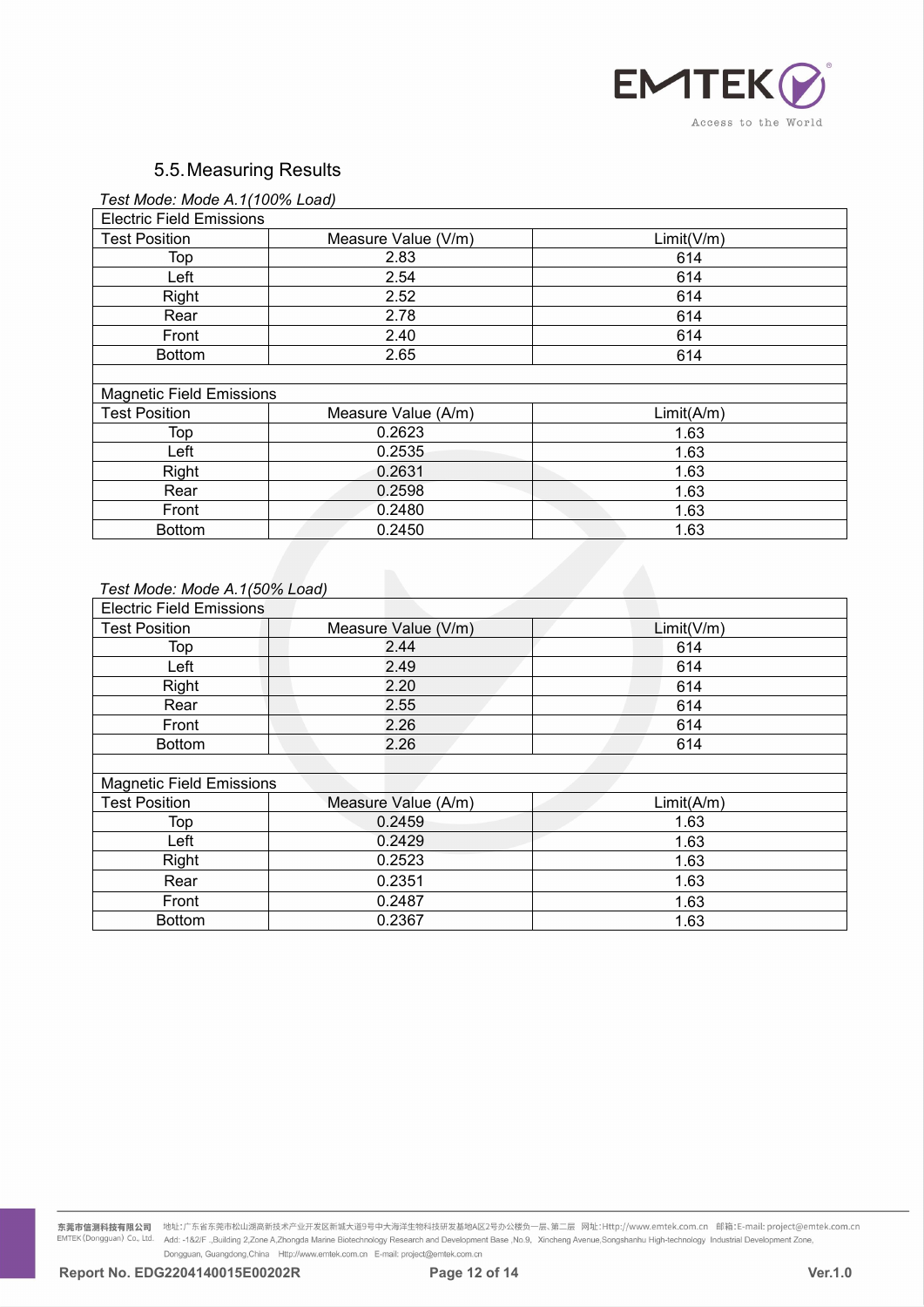

| Test Mode: Mode A.1(0% Load)                                              |                                                          | <b>EMTEK</b><br>Access to the World                                                                                                                                                                                                                                                                                             |
|---------------------------------------------------------------------------|----------------------------------------------------------|---------------------------------------------------------------------------------------------------------------------------------------------------------------------------------------------------------------------------------------------------------------------------------------------------------------------------------|
| <b>Electric Field Emissions</b>                                           |                                                          |                                                                                                                                                                                                                                                                                                                                 |
| <b>Test Position</b>                                                      | Measure Value (V/m)                                      | Limit(V/m)                                                                                                                                                                                                                                                                                                                      |
| Top                                                                       | 1.74                                                     | 614                                                                                                                                                                                                                                                                                                                             |
| Left                                                                      | 1.76                                                     | 614                                                                                                                                                                                                                                                                                                                             |
| Right                                                                     | 1.67                                                     | 614                                                                                                                                                                                                                                                                                                                             |
| Rear                                                                      | 1.52                                                     | 614                                                                                                                                                                                                                                                                                                                             |
| Front                                                                     | 1.54                                                     | 614                                                                                                                                                                                                                                                                                                                             |
| <b>Bottom</b>                                                             | 1.76                                                     | 614                                                                                                                                                                                                                                                                                                                             |
|                                                                           |                                                          |                                                                                                                                                                                                                                                                                                                                 |
| <b>Magnetic Field Emissions</b>                                           |                                                          |                                                                                                                                                                                                                                                                                                                                 |
| <b>Test Position</b>                                                      | Measure Value (A/m)                                      | Limit(A/m)                                                                                                                                                                                                                                                                                                                      |
|                                                                           |                                                          |                                                                                                                                                                                                                                                                                                                                 |
|                                                                           |                                                          |                                                                                                                                                                                                                                                                                                                                 |
|                                                                           |                                                          |                                                                                                                                                                                                                                                                                                                                 |
|                                                                           |                                                          |                                                                                                                                                                                                                                                                                                                                 |
|                                                                           |                                                          |                                                                                                                                                                                                                                                                                                                                 |
|                                                                           |                                                          |                                                                                                                                                                                                                                                                                                                                 |
| Top<br>Left<br>Right<br>Rear<br>Front<br><b>Bottom</b>                    | 0.0593<br>0.0402<br>0.0509<br>0.0436<br>0.0487<br>0.0481 | 1.63<br>1.63<br>1.63<br>1.63<br>1.63<br>1.63<br>Remark: The device meets the mobile RF exposure limit at a 15cm separation distance as<br>specified in §2.1091 of the FCC Rules. The maximum leakage fields at 15 cm surrounding<br>the device from all simultaneous transmitting coils are demonstrated to be less than 30% of |
| the MPE limit.                                                            |                                                          |                                                                                                                                                                                                                                                                                                                                 |
|                                                                           |                                                          |                                                                                                                                                                                                                                                                                                                                 |
|                                                                           |                                                          |                                                                                                                                                                                                                                                                                                                                 |
|                                                                           |                                                          |                                                                                                                                                                                                                                                                                                                                 |
| Requirement for KDB Publication 680106 D01                                |                                                          |                                                                                                                                                                                                                                                                                                                                 |
| <b>Condition Requirement</b>                                              |                                                          | Answers                                                                                                                                                                                                                                                                                                                         |
| Power transfer frequency is less than 1 MHz.                              |                                                          | The power transfer frequency is 111-148kHz.                                                                                                                                                                                                                                                                                     |
| Output power from each primary coil is less than or<br>equal to 15 watts. |                                                          | Output power is less than or equal to 15W.                                                                                                                                                                                                                                                                                      |
| The transfer system includes only single primary and                      |                                                          | The transfer system includes only single primary                                                                                                                                                                                                                                                                                |

| ו שטו                                                                                                                                | 0.v <del>.</del> v                                                                                             | טט.ו                                                                                                                                                                                                                                                                            |
|--------------------------------------------------------------------------------------------------------------------------------------|----------------------------------------------------------------------------------------------------------------|---------------------------------------------------------------------------------------------------------------------------------------------------------------------------------------------------------------------------------------------------------------------------------|
| Front                                                                                                                                | 0.0487                                                                                                         | 1.63                                                                                                                                                                                                                                                                            |
| <b>Bottom</b>                                                                                                                        | 0.0481                                                                                                         | 1.63                                                                                                                                                                                                                                                                            |
| the MPE limit.                                                                                                                       |                                                                                                                | Remark: The device meets the mobile RF exposure limit at a 15cm separation distance as<br>specified in §2.1091 of the FCC Rules. The maximum leakage fields at 15 cm surrounding<br>the device from all simultaneous transmitting coils are demonstrated to be less than 30% of |
|                                                                                                                                      | Requirement for KDB Publication 680106 D01                                                                     |                                                                                                                                                                                                                                                                                 |
| <b>Condition Requirement</b>                                                                                                         |                                                                                                                | Answers                                                                                                                                                                                                                                                                         |
| Power transfer frequency is less than 1 MHz.                                                                                         |                                                                                                                | The power transfer frequency is 111-148kHz.                                                                                                                                                                                                                                     |
| Output power from each primary coil is less than or<br>equal to 15 watts.                                                            |                                                                                                                | Output power is less than or equal to 15W.                                                                                                                                                                                                                                      |
| may have multiple primary coils and clients that are<br>able to detect and allow coupling only between<br>individual pairs of coils. | The transfer system includes only single primary and<br>secondary coils. This includes charging systems that   | The transfer system includes only single primary.                                                                                                                                                                                                                               |
| Client device is placed directly in contact with the<br>transmitter.                                                                 |                                                                                                                | Client device is placed directly in contact with the<br>transmitter.                                                                                                                                                                                                            |
| Mobile exposure conditions only (portable exposure<br>conditions are not covered by this exclusion).                                 |                                                                                                                | Mobile exposure conditions only                                                                                                                                                                                                                                                 |
| the device and 20 cm above the top surface from all<br>less than 50% of the MPE limit.                                               | The aggregate H-field strengths at 15 cm surrounding<br>simultaneous transmitting coils are demonstrated to be | Please refer to the result of Electric Field Emissions<br>and Magnetic Field Emissions.                                                                                                                                                                                         |

**常業市信測科技有限公司** 地址:广东省东美市松山湖高新技术产业开发区新辑大道9号中大海洋生物科技研发基地A区2号办公楼负一层、第二层 网址:Http://www.emtek.com.cn 部籍:E-mail: project@emtek.com.cn<br>Intersectionsguant) Co., tdd. - 1427: .Buitding 2.Zone AZhongda Marine Buserbooky Besserat an